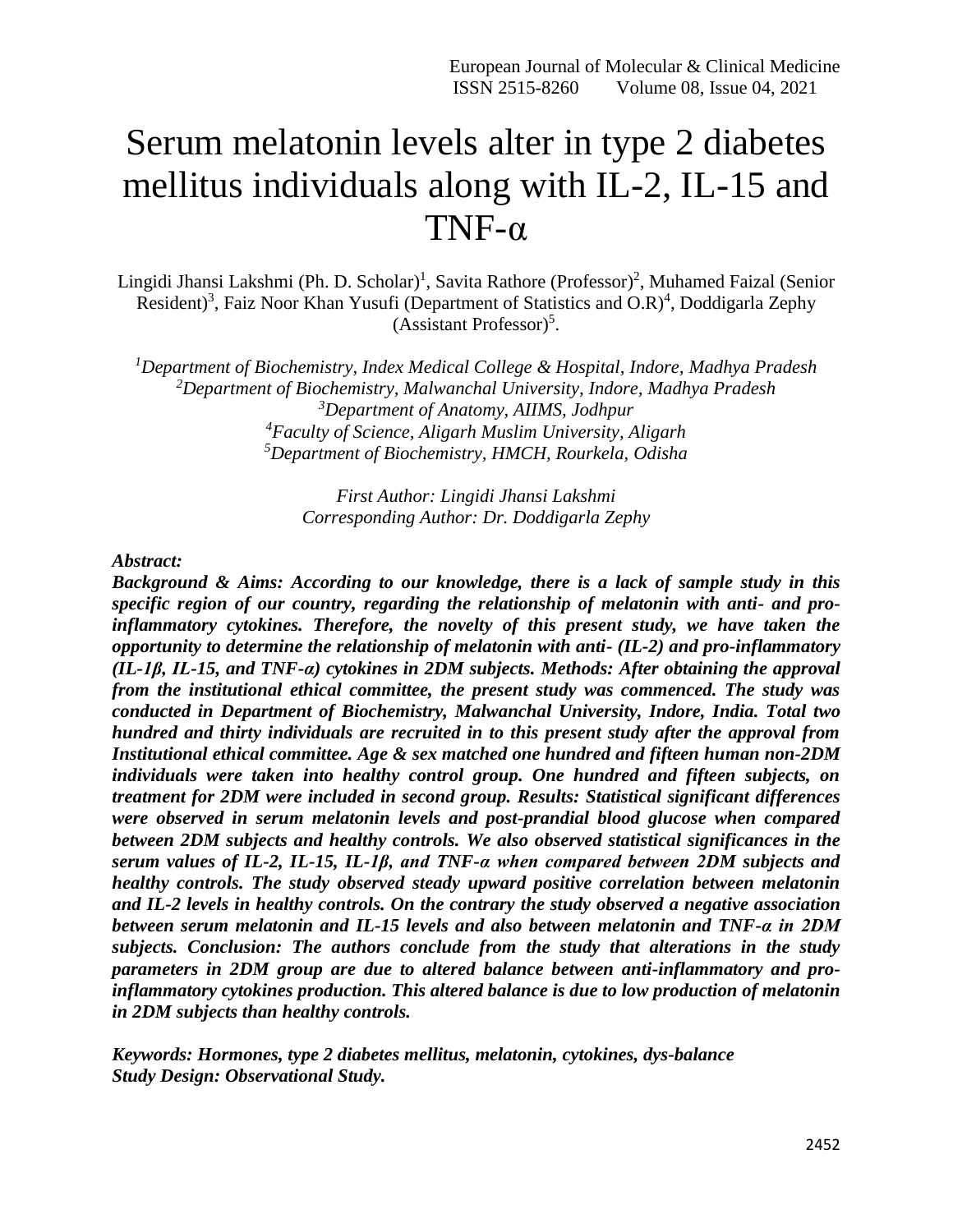## **1. INTRODUCTION:**

The life's processes are interconnected mutually to maintain the integrity and fidelity of the organism's survival [1,2]. One such process which unifies or connected with every system is metabolism. The metabolism should be regulated in a harmonious way to sustain a normal and healthy vital process and this is done with the help of hormones, which are regulatory and communicative substances between organs and tissues [3,4]. The hormones affect distant cells by binding to specific [receptors](https://en.wikipedia.org/wiki/Receptor_(biochemistry)) on/in the target cell and results in a change in cell function by virtue of signal transduction pathway via activation/deactivation. These signal molecules cause rapid physiological anabolic effects or slower genomic responses where the hormones acting through their receptors results in increased [expression](https://en.wikipedia.org/wiki/Gene_expression) of cytokines and eventually physiological functions due to target proteins [5]. Henceforth, any disorder in physiological balance inflicts metabolic disorders and can be considered as the derangement in harmonious well being of the individual.

Non-insulin dependent diabetes mellitus (2DM) is the most frequent type of diabetes, nevertheless, its main cause is yet to be clarified. Several environmental and genetic parameters are believed to be involved. Either genetic or contributing factors (lifestyle) or both in conjunction play a vital role in the development of 2DM [6-8]. There is a plethora of observational studies, which shows that the obese people are at a greater risk of developing prediabetic state (IR) and 2DM [9,10].

Interleukins (ILs) are a group of cytokines (signaling molecules) that are produced by the leucocytes including monocytes, macropahges, T lymphocytes, and endothelial cells. Interferons (IFNs) are the signaling factors released by the lymphocytes. ILs also act as the inflammatory markers as their involvement with inflammation is potent and modulator. As 2DM is a complex low grade inflammatory metabolic disorder [11,12], hence there should be an involvement in the initiation and development of the disorder related to the balance of cytokine production. In conjunction, several studies have showed that IL-1β, IL-2, IL-15, IFN-gamma and Tumor necrosis factor-alpha (TNF- $\alpha$ ) are associated with the regulation of expression of 2DM and its genes [13-16]. Petrica et al [13]., reported an association between specific serum and urinary ILs in the inflammatory response in 2DM patients with diabetic kidney disease. Tangvarasitticha et al [16]., showed elevated levels of TNF- $\alpha$  and observed IR in T2DM individuals when compared with healthy human controls. Phosat et al [14]., observed elevation of inflammatory cytokines, oxidative stress and insulin resistance are associated with 2DM women subjects. These inflammatory cytokines are positively associated with 2DM and may have a causal relation with an increased oxidative stress in 2DM subjects. More importantly, these cytokines expression differ from person to person and in different societies.

Melatonin is synthesized in the pineal gland and other tissues [17,18], which influences several endocrine and biological functions. It is documented in the literature that the size of the pineal gland decreases in size as the age advances [17]. Melatonin releases maximally early in the morning, peaks between 2 am to 5 am and maintains sleep pattern in circadian rhythm and seasonal functions. Melatonin synthesis occurs largely at night and in low quantity in the day time [19]. Melatonin is useful in insulin action based on the finding that pinealectomy induces insulin resistance [20]. Genome-wide studies across the globe showed the association of melatonin with 2DM and also with the risk of developing of 2DM in susceptible individuals [21- 24]. Berbets et al [25]., in their report mentioned that serum melatonin levels are negatively correlated with IL-1 $\beta$  and TNF- $\alpha$  in individuals experiencing placental insufficiency. On the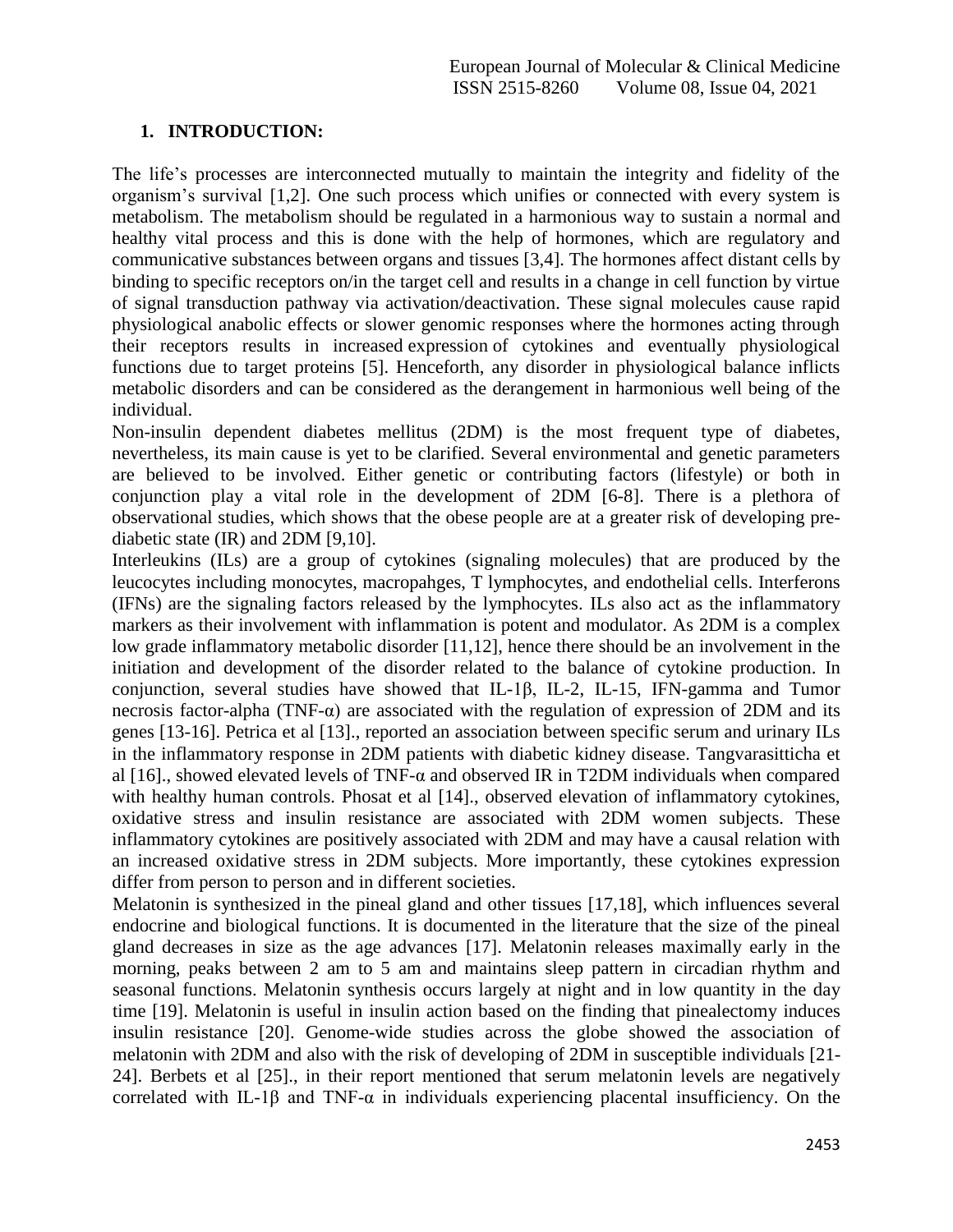other side, some studies after supplementation of Melatonin observed decrease in proinflammatory cytokines production including IL-1β and TNF-α, at baseline these variables were altered [26]. Further, melatonin is profoundly known as antioxidant hormone for its action at reducing oxidative stress [17-20]. Nevertheless, these findings imply that melatonin deficiency leads to dys-balance between anti- and pro-inflammatory cytokines, which leads to oxidative stress. Considering the connection from the studies [19-26] it is not coincidental to say that melatonin and anti- and pro-inflammatory cytokines are inter-related to each other.

However, according to our knowledge, there is a lack of sample study in this specific region of our country, regarding the relationship of melatonin with anti- and pro-inflammatory cytokines. Therefore, the novelty of this present study, we have taken the opportunity to determine the relationship of melatonin with anti- (IL-2) and pro-inflammatory (IL-1β, IL-15, and TNF- $\alpha$ ) cytokines in 2DM subjects.

The null hypothesis of the present study is that serum melatonin has no effect on anti- and proinflammatory cytokines in 2DM subjects. Alternate hypothesis is that serum melatonin has an effect on anti- and pro-inflammatory cytokines in 2DM subjects.

## **2. MATERIALS & METHODS:**

After obtaining the approval from the institutional ethical committee, the present study was commenced. The study was conducted in Department of Biochemistry, Malwanchal University, Indore, India. Total two hundred and thirty individuals are recruited in to this present study after the approval from Institutional ethical committee. Age  $\&$  sex matched one hundred and fifteen human non-2DM individuals were taken into healthy control group. One hundred and fifteen subjects, on treatment for 2DM were included in second group. The diagnosis of 2DM was made according to the norms laid by American Diabetes Association. The diagnosis of 2DM group subjects was done by the consultants of Medicine department of Malwanchal University. A physical examination was performed on all subjects by a qualified doctor per established standard methods. Exclusion criteria were 2DM individuals, more than five years of known duration of 2DM, and with known complications. As far as healthy controls inclusion criteria, are 2DM and those who are not on supplementations intake, and having no other complications. Five mL of fasting venous blood were drawn into fluoride and plane vials, after informed written consent from all the study group subjects with a disposable syringe & needle, under all aseptic conditions. Plasma and serum was separated by centrifuging the blood at 3000 rpm for 20 minutes. Separated samples into aliquots of plasma and serum were stored at -20<sup>o</sup> C until assayed. Serum melatonin was estimated by using the Elisa Assay method purchased from Eagle Biosciences laboratories. Reagents mixing were done if required as to the instructions laid in respective kit manual. Serum cytokines were estimated with multi-analyte Elisa array kit bought from Qiagen laboratories. Plasma glucose was estimated by Glucose-oxidase and peroxidase method according to the instructions presented in the kit manual.

### **Statistical analysis:**

IBM SPSS version 20 software was used to perform the statistical analysis. Column charts were used to show the mean values of variables of the present study. Unpaired student t test was used to estimate the statistical difference between the two groups of different variables used in the present study. Any association between the two variables was estimated by using the scatter diagrams.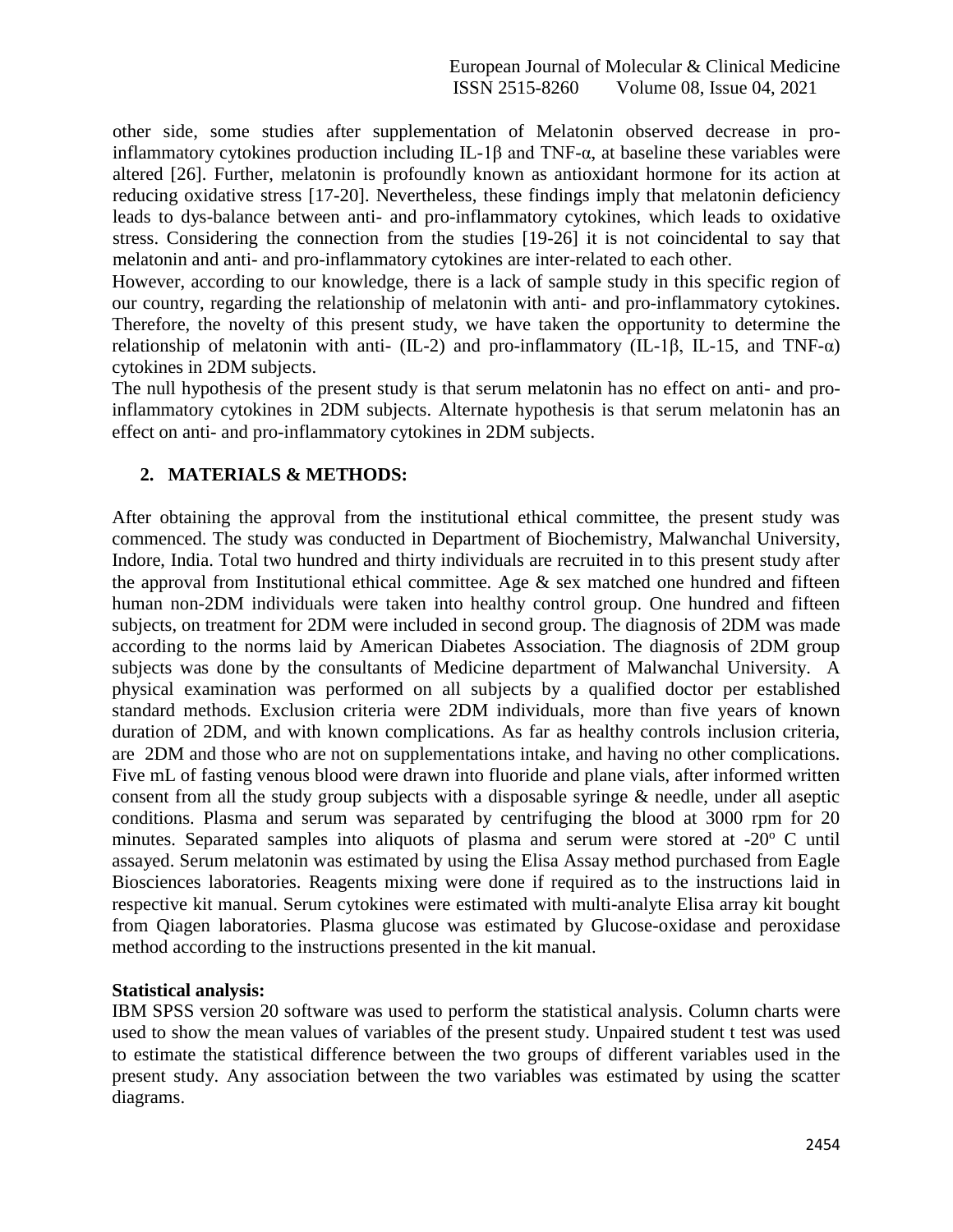## **3. RESULTS:**

Post-prandial blood glucose, anti-inflammatory and pro-inflammatory cytokines were estimated in the present study along with melatonin levels in both the groups. Column chart (Figure 1) showing the mean values of melatonin, IL-2, IL-15, IL-1β, IFN- $\gamma$ , and TNF- $\alpha$  in 2DM and healthy controls. Lower levels of IL-1β and TNF- $\alpha$  have been observed in the healthy control subjects when compared with 2DM subjects. In addition, we observed statistical difference between these two groups in case of IL-1 $\beta$  and TNF- $\alpha$  serum levels. On the other hand, higher serum levels have been observed in case of melatonin, IL-2, and IL-15 in healthy control individuals than 2DM individuals. Interestingly, we observed statistical difference in these parameters when compared between 2DM subjects and healthy control subjects. The mean level of post-prandial blood glucose is 196±62.3 in 2DM group subjects and the mean plasma glucose level of healthy controls is 123.7±11.5.

In figure 2, we tried to find the association between the serum levels of melatonin and IL-2 in healthy controls. We observed steady upward positive correlation ( $y = 0.170x + 46.32$ ) between melatonin and IL-2 levels in healthy controls. On the contrary in figure 3, we observed a negative association (y =  $-0.016x + 3.828$ ) between serum melatonin and IL-15 levels in 2DM subjects. Scatter diagram (Fig. 4) showing negative relationship ( $y = -0.051x + 8.204$ ) between melatonin and TNF- $\alpha$  in 2DM subjects.



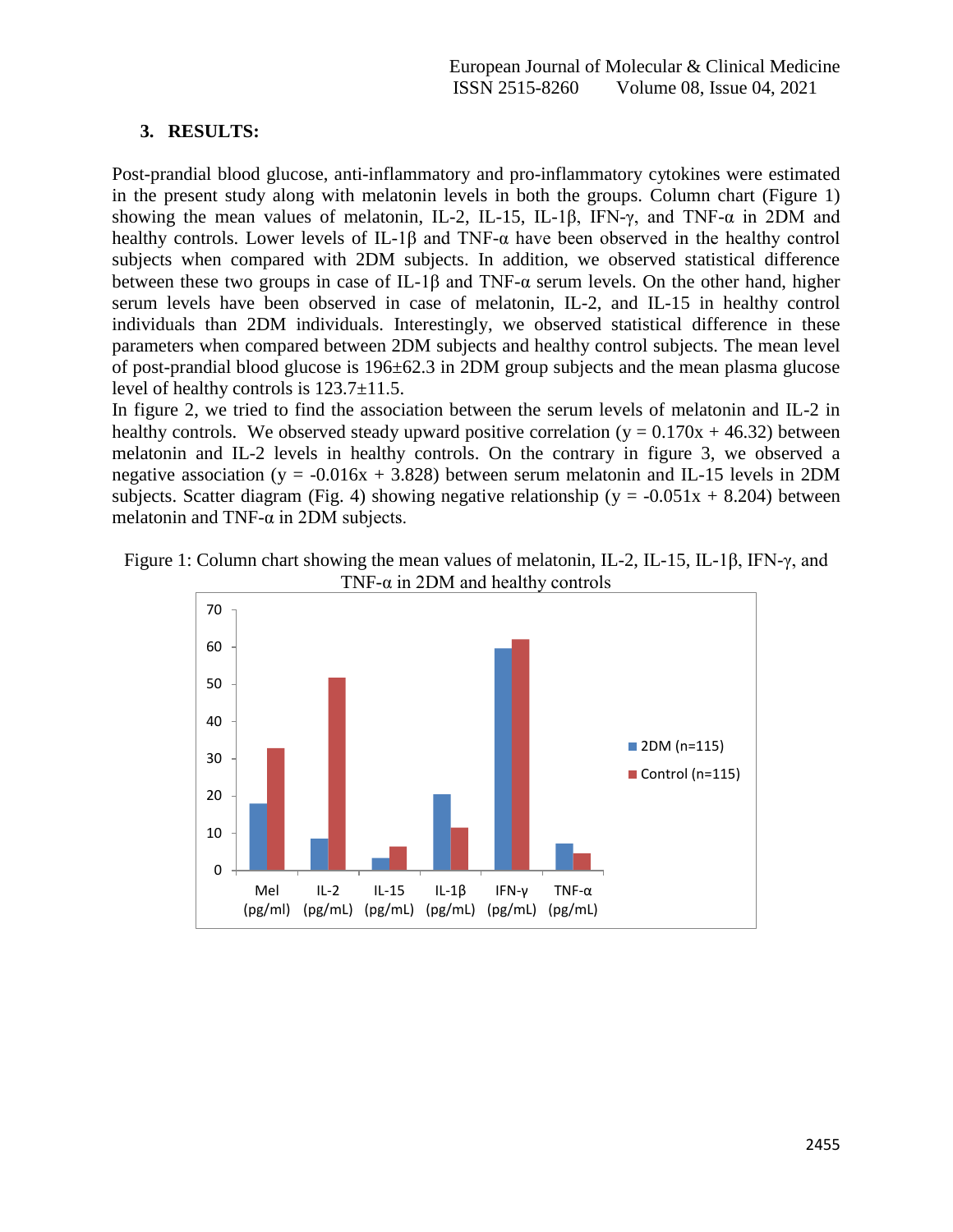European Journal of Molecular & Clinical Medicine<br>ISSN 2515-8260 Volume 08, Issue 04, 2021 Volume 08, Issue 04, 2021



Figure 2: Scatter diagram showing relationship between melatonin and IL-2 in control subjects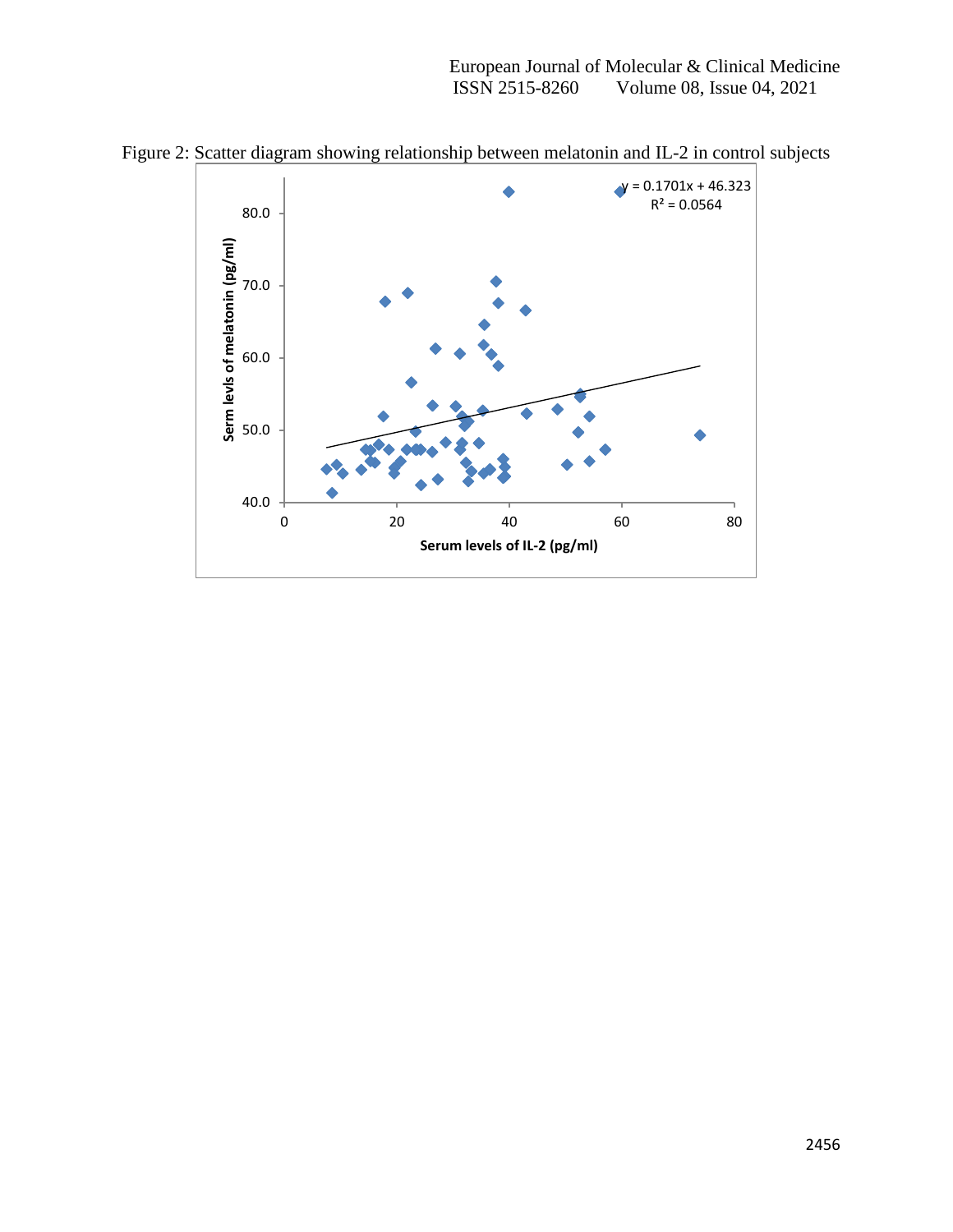

Figure 3: Scatter diagram showing relationship between melatonin and IL-15 in 2DM subjects

Figure 4: Scatter diagram showing relationship between melatonin and TNF-α in 2DM subjects



### **4. DISCUSSION:**

Statistical significant differences were observed in serum melatonin levels and post-prandial blood glucose when compared between 2DM subjects and healthy controls. Melatonin is a hormone synthesized in the pineal gland and other tissues, which influences several endocrine and biological functions [17]. In addition, cross-talk between melatonin and insulin is necessary to maintain the harmonious balance between normoglycemia and hyperglycemia. Studies all over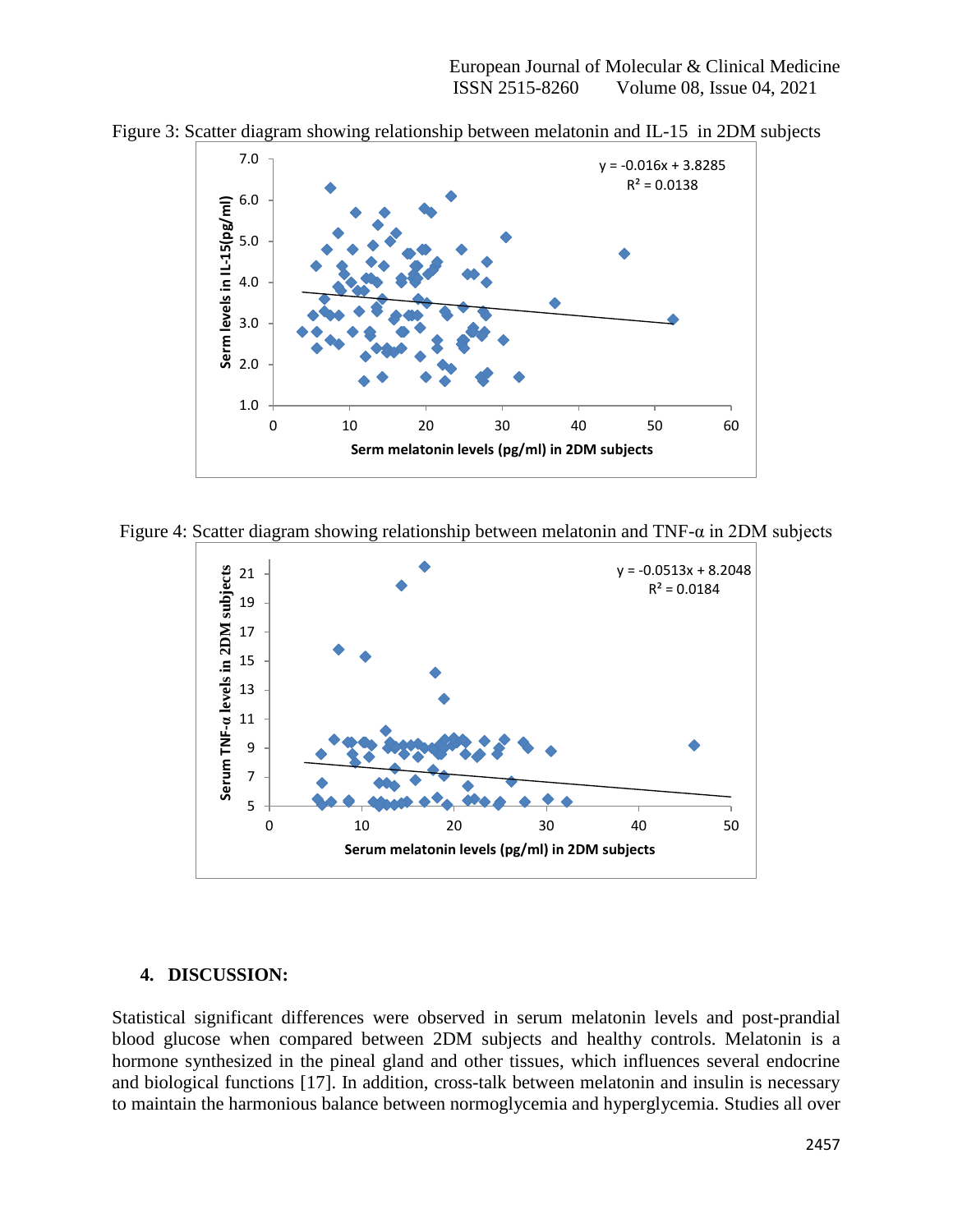the world have reported that hyperglycemia exists in individuals where there is disturbance between this cross-talk [17,18,20,21-24]. Genome-wide studies showed the association of melatonin with hyperglycemia and also with the risk of developing of 2DM in susceptible individuals [21-24]. Previous studies have shown that melatonin is useful in insulin action based on the finding that pinealectomy induces insulin resistance and hyperglycemia [17,18,20]. Thus, hyperglycemia has been reported in subjects experiencing lower levels of melatonin. In conjunction with other study findings, the present study also observed hyperglycemia in 2DM subjects. We infer the present study findings that lower levels of melatonin are responsible for post-prandial hyperglycemia in the 2DMsubjects. On the contrary, one study has been demonstrated that melatonin cannot significantly reduce blood sugar levels in male Wistar rats. We also determined serum IL-2, IL-15, IL-1β, IFN- $\gamma$ , and TNF- $\alpha$  in both the groups of the study. We observed statistical significances in the serum values of IL-2, IL-15, IL-1 $\beta$ , and TNF- $\alpha$  when compared between 2DM subjects and healthy controls. We also observed steady upward positive correlation between melatonin and IL-2 levels in healthy controls. Physiologically, IL-2 is antiinflammatory cytokine helpful for the regulation of white blood cells especially T-lymphocytes which are responsible for immunity of the individual [13-16]. In a recent study conducted on role of interleukin-2 observed significant lower levels of IL-2 in newly diagnosed 2DM individuals when compared with non-diabetic volunteers [27]. In a study conducted by Bosek et al [28]., they observed increased levels of IL-2 in 2DM subjects when compared with counter group individuals. They demonstrated this increase in IL-2 towards selection criteria of colon cancer individuals having 2DM [28]. As of present study, we have included 2DM subjects who were having less than 5 years of duration of the disease. The results of our study show that one of the main reasons for lower levels of IL-2 is due to lower levels of melatonin values in the 2DM subject group. However, higher levels of melatonin values and IL-2 values in the control group and statistical significant differences between control and 2DM subjects in our study could be explained not only due to higher values of melatonin but also due to normoglycemia in healthy control subjects. The studies also observed that individuals with T2DM are affected with vascular diseases in relation to lower anti-inflammatory cytokines levels [16-18].

The other result that we observed is that, a negative association between serum melatonin and IL-15 level and also between melatonin and TNF-α in 2DM subjects. The increase in IL-15 and TNF- $\alpha$  is sufficient enough to initiate complications because 2DM individuals have lower melatonin levels than their healthy controls. There are many possible interpretations can be inferred of this correlation in subjects 2DM due to complex pathogenesis [29]. Manohar et al [30]., recently suggested that increased IL-15 is identified as widely distributed cytokine in various tissue types, including heart, liver, and kidney, which is a critical mediator of inflammation. Turillazzi et al [31] has been well demonstrated that IL-15 actively involved in the initiation and development of inflammation in cardiovascular diseases. In some studies, it has been reported, up-regulated IL-15 levels were found in both human and animal atherosclerotic lesions [32,33]. In addition, various risk factors entailing elevated hyperglycemia and diabetes are involved in the initiation and development of atherosclerotic lesions [34].

Several studies have indicated the disruption of TNF- $\alpha$  level in 2DM, obesity, and nephropathy subjects [34-36]. Significantly higher serum levels of TNF- $\alpha$  was found in the peripheral neuropathy patients and its correlation with nerve conduction velocity in type 2 diabetes mellitus [37]. Our results were in accordance with other studies. Interesting fact from our study is that, the absence of significant correlation in the control group between melatonin and TNF- $\alpha$  in healthy control group, as opposed to the 2DM group, can be inferred as remarkable determinant.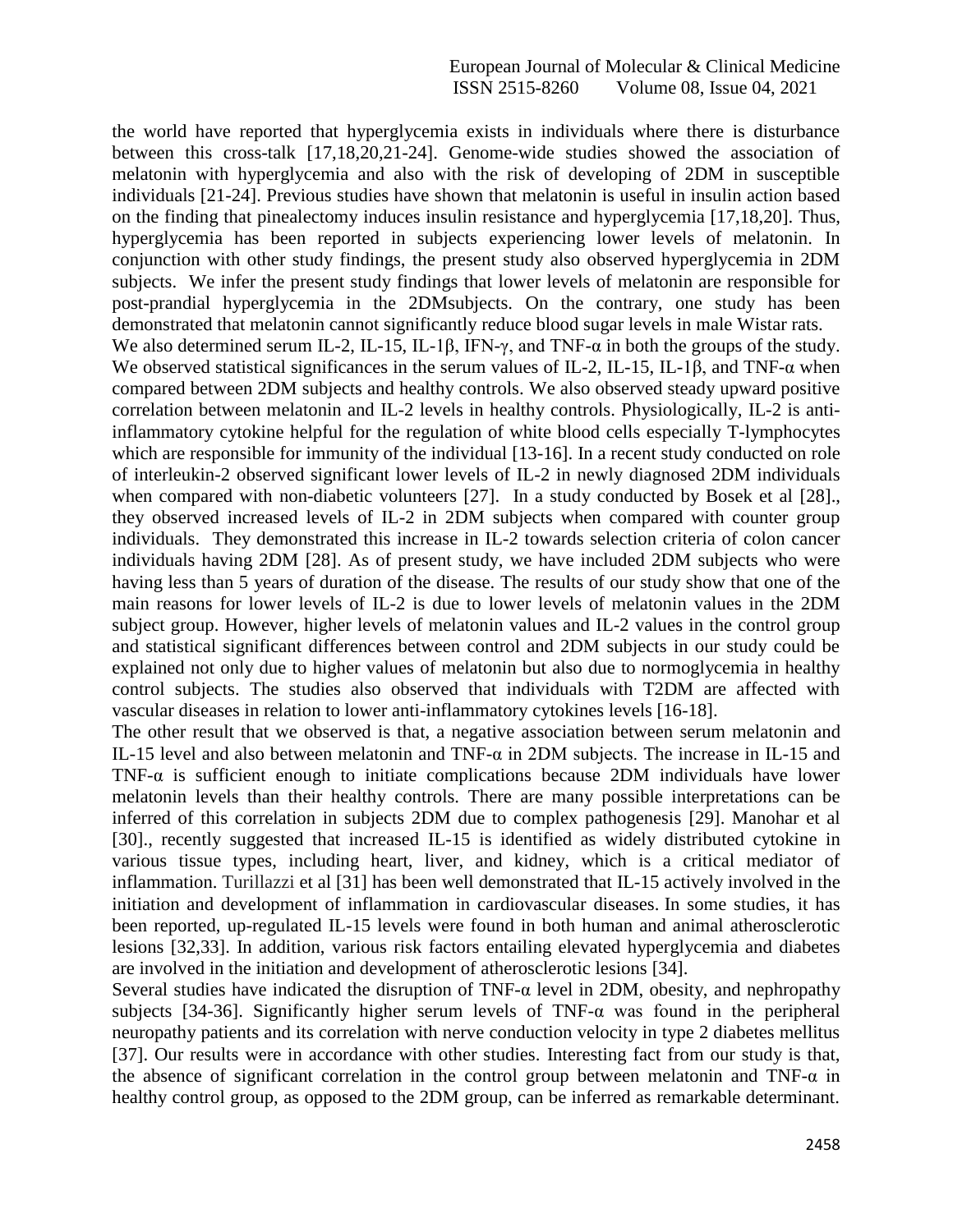Pro-inflammatory cytokines IL-15 and TNF- $\alpha$  play a vital role in the development of secondary complications like cardiovascular and atherosclerotic lesions. Since subjects with 2DM in our study had increased IL-15 and TNF-α, our results suggest strongly this view. Therefore, 2DM is a common metabolic disorder associated with slow and progressive inflammation altering in the cytokine production including IL-15 and TNF- $\alpha$  [25,26,29].

Since hyperglycemia and lower melatonin level exits in 2DM, a plausible mechanism exists by which it may initiate the cascade of events that result in the development of diabetic complications. However, there is no consensus on either the cause of alteration in the balance between anti-inflammatory and pro-inflammatory cytokines in diabetes or the role played by lower melatonin levels in diabetic complications. Whereas some investigators have suggested that pro-inflammatory cytokines increase has a causative role in the development of diabetic complications, others have proposed that pro-inflammatory cytokines may merely be the common side-effects of tissues abnormalities in the occurrence of secondary complications of 2DM. The most important limitation in our study is that the circadian rhythm of melatonin was not considered in the study. Hence, the authors of the present study tried to compensate this drawback by taking blood samples from all subjects at the same time.

Therefore in the present study, the authors reject the null hypothesis that is serum melatonin has no effect on anti- and pro-inflammatory cytokines and accept the alternate hypothesis that is serum melatonin has an effect on anti- (IL-2) and pro-inflammatory (IL-15 and TNF- $\alpha$ ) cytokines in 2DM subjects.

## **5. CONCLUSION:**

The authors conclude from the study that alterations in the study parameters in 2DM group are due to dys-balance between anti-inflammatory and pro-inflammatory cytokines production. This dys-balance is due to low production of melatonin in 2DM subjects than healthy controls. Therefore, in patients with 2DM, any compensation mechanism may become insufficient, but it has not been extensively studied in a multicountric, multicentric which should include all ethnic population.

### **Conflict of interest:**

The authors of the present study do not possess any conflict of interest among themselves.

### **6. REFERENCES:**

- [1] Santolini J, Wootton SA, Jackson AA, Feelisch M. The Redox architecture of physiological function. Current opinion in physiology. 2019 Jun 1;9:34-47.
- [2] Kunnev D. Origin of Life: The Point of No Return. Life. 2020 Nov;10(11):269.
- [3] Wang H, Lautrup S, Caponio D, Zhang J, Fang EF. DNA damage-induced neurodegeneration in accelerated ageing and Alzheimer's disease. International Journal of Molecular Sciences. 2021 Jan;22(13):6748.
- [4] Fang EF, Scheibye-Knudsen M, Chua KF, Mattson MP, Croteau DL, Bohr VA. Nuclear DNA damage signalling to mitochondria in ageing. Nature reviews Molecular cell biology. 2016 May;17(5):308-21.
- [5] Li R, Ong Q, Wong CC, Chu ES, Sung JJ, Yang X, Yu J. O‐GlcNAcylation inhibits hepatic stellate cell activation. Journal of Gastroenterology and Hepatology. 2021 Sep 21.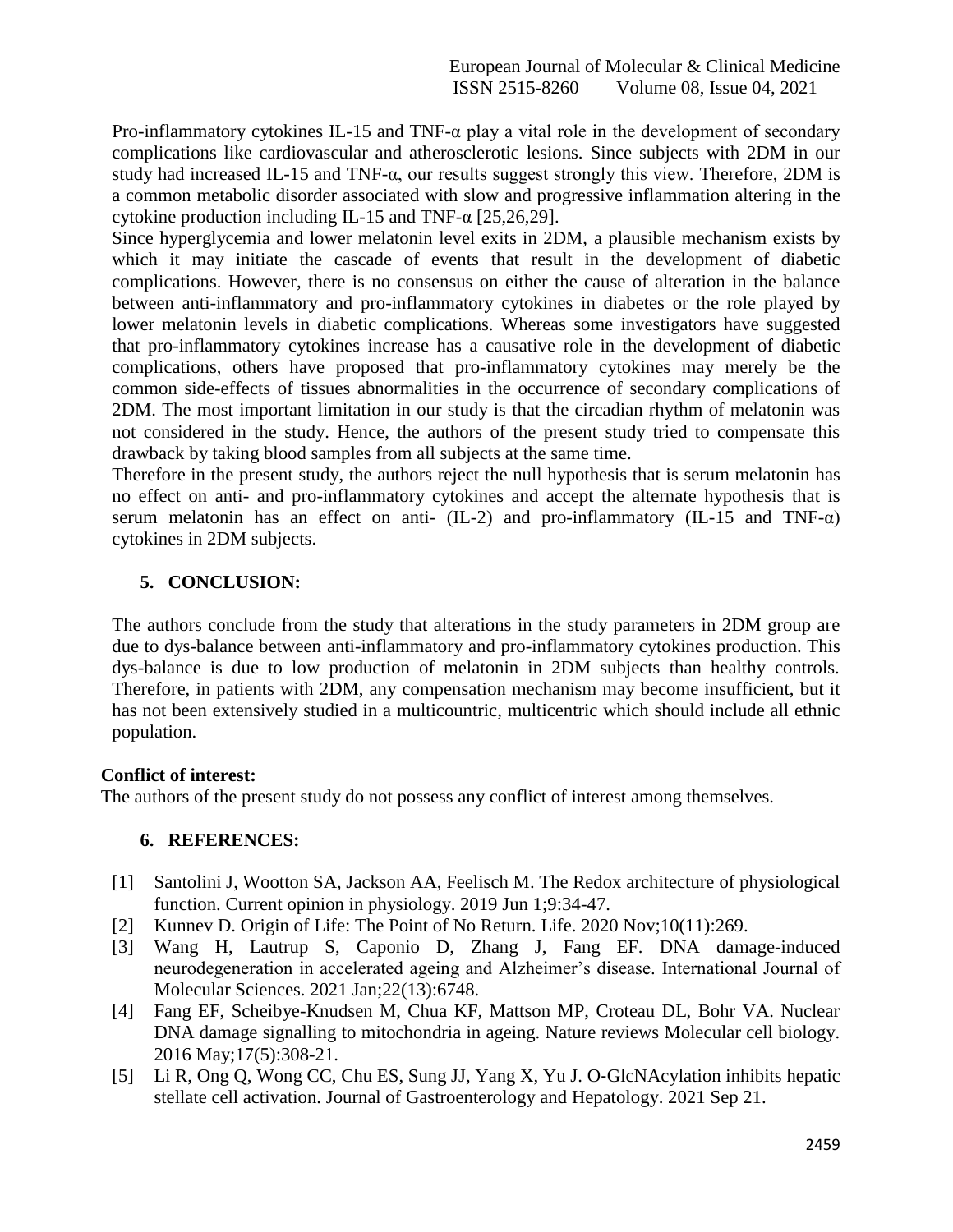- [6] Rewers M, Hyöty H, Lernmark Å, Hagopian W, She JX, Schatz D, Ziegler AG, Toppari J, Akolkar B, Krischer J. The Environmental Determinants of Diabetes in the Young (TEDDY) study: 2018 update. Current diabetes reports. 2018 Dec;18(12):1-4.
- [7] March CA, Becker DJ, Libman IM. Nutrition and Obesity in the Pathogenesis of Youth-Onset Type 1 Diabetes and Its Complications. Frontiers in Endocrinology. 2021 Mar 22;12:202.
- [8] Joshi K, Cameron F, Tiwari S, Mannering SI, Elefanty AG, Stanley EG. Modeling Type 1 Diabetes Using Pluripotent Stem Cell Technology. Frontiers in Endocrinology. 2021 Apr 1;12:260.
- [9] Stanhope KL, Schwarz JM, Havel PJ. Adverse metabolic effects of dietary fructose: results from recent epidemiological, clinical, and mechanistic studies. Current opinion in lipidology. 2013 Jun;24(3):198.
- [10] Tappy L. Metabolism of sugars: A window to the regulation of glucose and lipid homeostasis by splanchnic organs. Clinical Nutrition. 2021 Apr 1;40(4):1691-8.
- [11] Ernst MC, Sinal CJ. Chemerin: at the crossroads of inflammation and obesity. Trends in Endocrinology & Metabolism. 2010 Nov 1;21(11):660-7.
- [12] Koskderelioglu A, Gedizlioglu M, Eskut N, Tamer P, Yalcin G, Bozkaya G. Impact of chemerin, lipid profile, and insulin resistance on disease parameters in patients with multiple sclerosis. Neurological Sciences. 2021 Jun;42(6):2471-9.
- [13] Petrica L, Milas O, Vlad M, Vlad A, Gadalean F, Dumitrascu V, Velciov S, Gluhovschi C, Bob F, Ursoniu S, Jianu DC. Interleukins and miRNAs intervene in the early stages of diabetic kidney disease in Type 2 diabetes mellitus patients. Biomarkers in medicine. 2019 Dec;13(18):1577-88.
- [14] Phosat C, Panprathip P, Chumpathat N, Prangthip P, Chantratita N, Soonthornworasiri N, Puduang S, Kwanbunjan K. Elevated C-reactive protein, interleukin 6, tumor necrosis factor alpha and glycemic load associated with type 2 diabetes mellitus in rural Thais: a cross-sectional study. BMC endocrine disorders. 2017 Dec 1;17(1):44.
- [15] Tangvarasittichai S, Pongthaisong S, Tangvarasittichai O. Tumor necrosis factor-A, interleukin-6, C-reactive protein levels and insulin resistance associated with type 2 diabetes in abdominal obesity women. Indian Journal of Clinical Biochemistry. 2016 Jan 1;31(1):68-74.
- [16] Liu Y, Wang X, Zhao Y, Zhao P, Wang L, Zhai Q, Zhang X, Tian W, Xiang X, Li T. Upregulation of tumor necrosis factor-α-induced protein 8-like 2 mrna is negatively correlated with serum concentrations of tumor necrosis factor-α and interleukin 6 in type 2 diabetes mellitus. Journal of diabetes research. 2017;2017.
- [17] Peschke, E., Bähr, I., & Mühlbauer, E. (2015). Experimental and clinical aspects of melatonin and clock genes in diabetes. Journal of pineal research, 59(1), 1-23
- [18] Craft CM. Molecular biology of the pineal gland: melatonin synthesizing enzymes. In Melatonin 2020 Oct 28 (pp. 17-38). CRC Press.
- [19] Socaciu AI, Ionuţ R, Socaciu MA, Ungur AP, Bârsan M, Chiorean A, Socaciu C, Râjnoveanu AG. Melatonin, an ubiquitous metabolic regulator: functions, mechanisms and effects on circadian disruption and degenerative diseases. Reviews in Endocrine and Metabolic Disorders. 2020 Dec;21(4):465-78.
- [20] Pang SF, Lee PP, Chan YS, Ayre EA. Melatonin secretion and its rhythms in biological fluids. InMelatonin 2020 Oct 28 (pp. 129-153). CRC Press.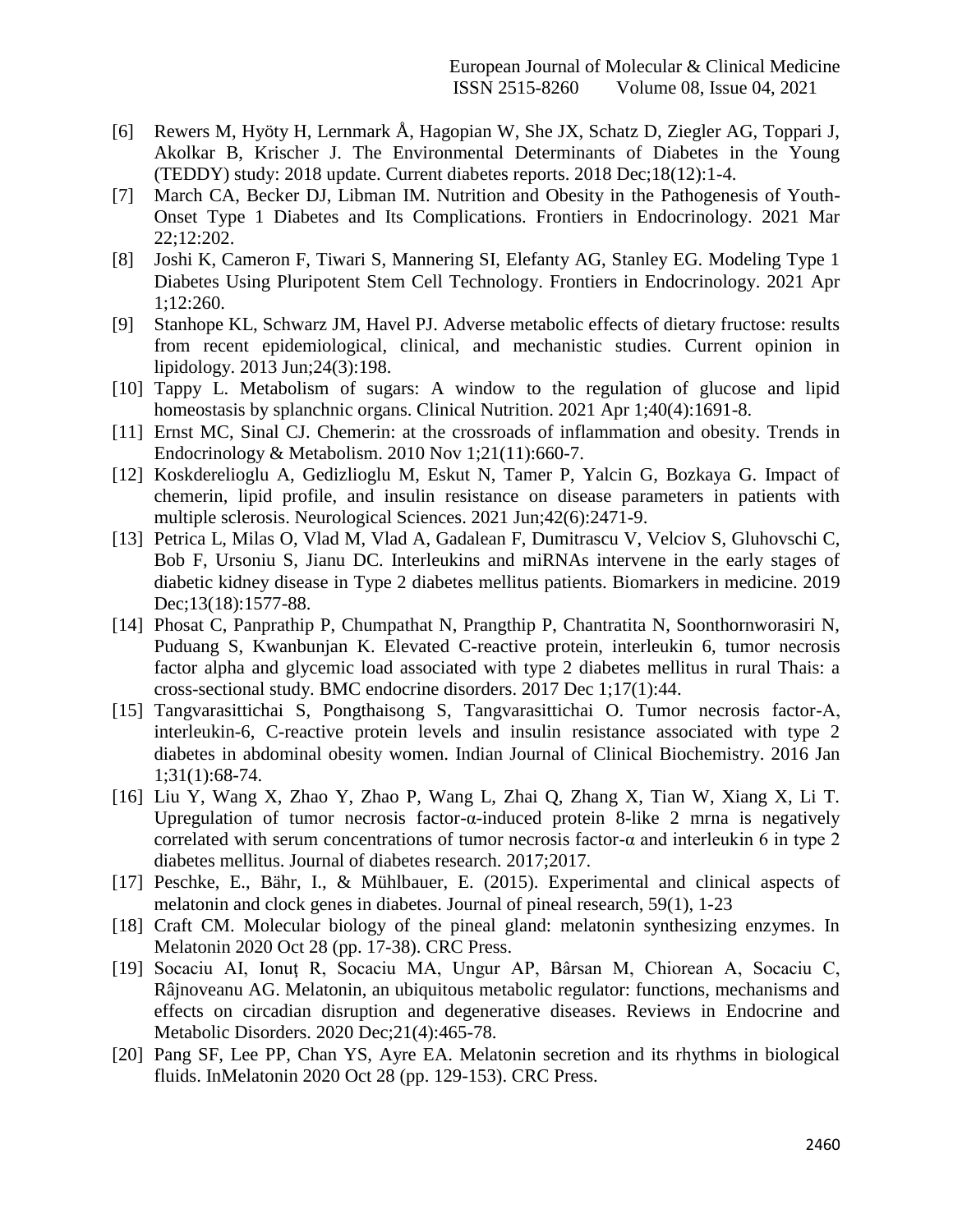- [21] Saki N, Sarhangi N, Afshari M, Bandarian F, Meybodi HR, Hasanzad M. MTNR1B common genetic variant is associated with type 2 diabetes mellitus risk. Gene Reports. 2020 Sep 1;20:100695.
- [22] Sorlí JV, Barragán R, Coltell O, Portolés O, Pascual EC, Ortega-Azorín C, González JI, Estruch R, Saiz C, Pérez-Fidalgo A, Ordovas JM. Chronological Age Interacts with the Circadian Melatonin Receptor 1B Gene Variation, Determining Fasting Glucose Concentrations in Mediterranean Populations. Additional Analyses on Type-2 Diabetes Risk. Nutrients. 2020 Nov;12(11):3323.
- [23] Bouatia-Naji N, Bonnefond A, Cavalcanti-Proença C, Sparsø T, Holmkvist J, Marchand M, Delplanque J, Lobbens S, Rocheleau G, Durand E, De Graeve F. A variant near MTNR1B is associated with increased fasting plasma glucose levels and type 2 diabetes risk. Nature genetics. 2009 Jan;41(1):89-94.
- [24] Lyssenko V, Nagorny CL, Erdos MR, Wierup N, Jonsson A, Spégel P, Bugliani M, Saxena R, Fex M, Pulizzi N, Isomaa B. Common variant in MTNR1B associated with increased risk of type 2 diabetes and impaired early insulin secretion. Nature genetics. 2009 Jan;41(1):82-8.
- [25] Berbets A, Koval H, Barbe A, Albota O, Yuzko O. Melatonin decreases and cytokines increase in women with placental insufficiency. The Journal of Maternal-Fetal & Neonatal Medicine. 2021 Feb 1;34(3):373-8.
- [26] Sánchez-López AL, Ortiz GG, Pacheco-Moises FP, Mireles-Ramírez MA, Bitzer-Quintero OK, Delgado-Lara DL, Ramírez-Jirano LJ, Velázquez-Brizuela IE. Efficacy of melatonin on serum pro-inflammatory cytokines and oxidative stress markers in relapsing remitting multiple sclerosis. Archives of medical research. 2018 Aug 1;49(6):391-8.
- [27] Suri S, Mitra P, Abhilasha A, Saxena I, Garg MK, Bohra GK, Sharma P. Role of interleukin-2 and interleukin-18 in newly diagnosed type 2 diabetes mellitus. Journal of Basic and Clinical Physiology and Pharmacology. 2021 Mar 15.
- [28] Bosek I, Kuczerowski R, Miłek T, Rabijewski M, Kaleta B, Kniotek M, Ciostek P, Piątkiewicz P. The levels of interleukin-2 and interleukin-10 in patients with type 2 diabetes and colon cancer. Clinical Diabetology. 2018;7(2):114-21.
- [29] Guo L, Liu MF, Huang JN, Li JM, Jiang J, Wang JA. Role of interleukin‐15 in cardiovascular diseases. Journal of cellular and molecular medicine. 2020 Jul;24(13):7094- 101.
- [30] Manohar M, Kandikattu HK, Verma AK, Mishra A. IL-15 regulates fibrosis and inflammation in a mouse model of chronic pancreatitis. American Journal of Physiology-Gastrointestinal and Liver Physiology. 2018 Dec 1;315(6):G954-65.
- [31] Turillazzi E, Di Paolo M, Neri M, Riezzo I, Fineschi V. A theoretical timeline for myocardial infarction: immunohistochemical evaluation and western blot quantification for Interleukin-15 and Monocyte chemotactic protein-1 as very early markers. Journal of translational medicine. 2014 Dec;12(1):1-0.
- [32] Gokkusu C, Aydin M, Ozkok E, Tulubas F, Elitok A, Pamukcu B, Umman B. Influences of genetic variants in interleukin-15 gene and serum interleukin-15 levels on coronary heart disease. Cytokine. 2010 Jan 1;49(1):58-63.
- [33] Lutz CT, Quinn LS. Sarcopenia, obesity, and natural killer cell immune senescence in aging: altered cytokine levels as a common mechanism. Aging (Albany NY). 2012 Aug;4(8):535.